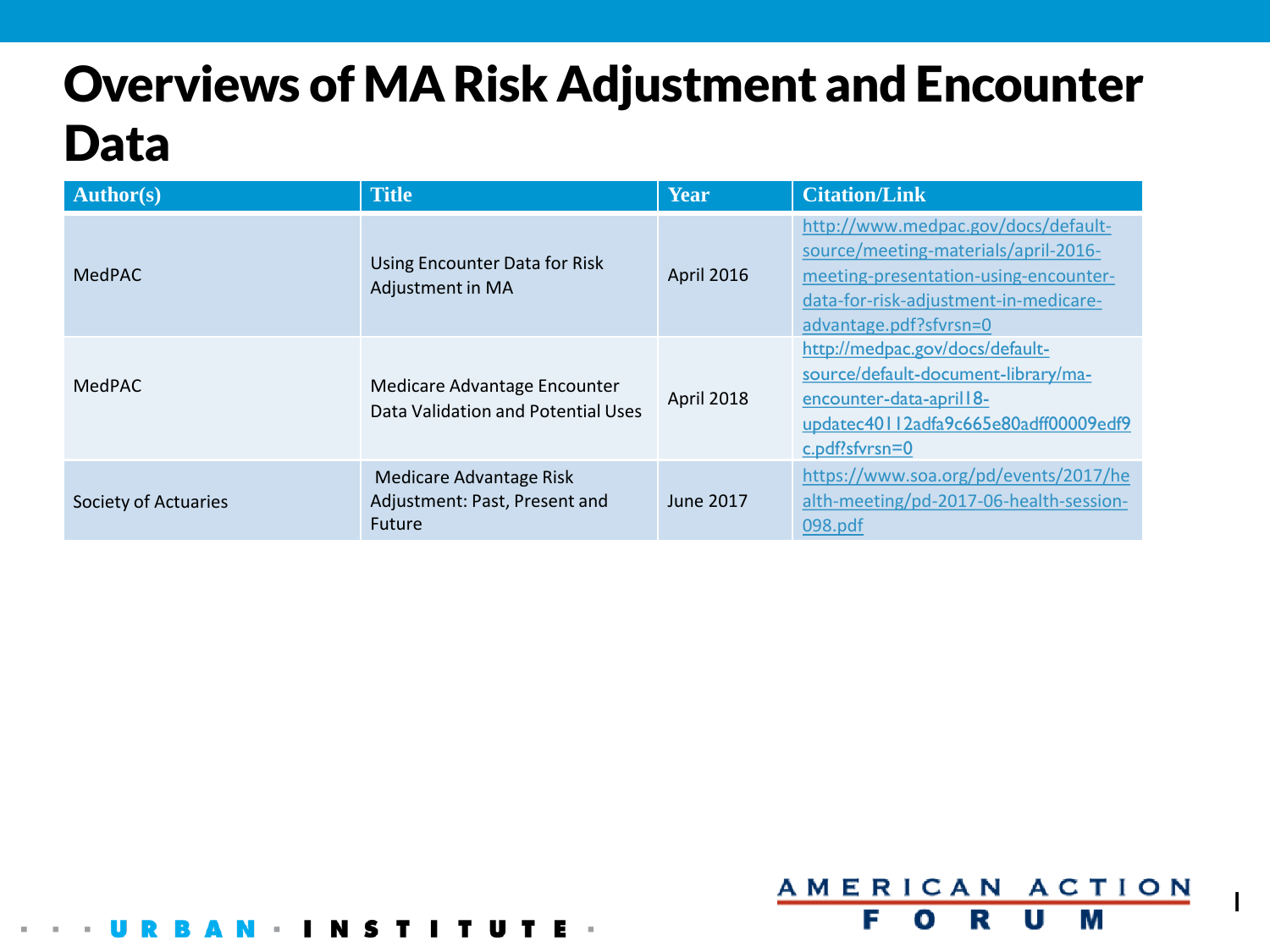# History of Medicare Advantage and Risk Adjustment

I T U T E

**COL** 

N S

| <b>Author(s)</b>                           | <b>Title</b>                                                                               | <b>Year</b>       | <b>Citation/Link</b>                                     |
|--------------------------------------------|--------------------------------------------------------------------------------------------|-------------------|----------------------------------------------------------|
| P Neuman and G Jacobson                    | Medicare Advantage Checkup                                                                 | Nov 2018          | https://www.nejm.org/doi/full/10.1056/<br>NEJMhpr1804089 |
| JP Newhouse and TG McGuire                 | How Successful is Medicare<br>Advantage?                                                   | June 2014         | https://www.ncbi.nlm.nih.gov/pubmed/2<br>4890251         |
| TG McGuire, JP Newhouse, AD<br>Sinaiko     | An Economic History of Medicare<br>Part C                                                  | <b>March 2013</b> | https://www.ncbi.nlm.nih.gov/pubmed/2<br>1676024         |
| JS Weissman, M Wachterman, D<br>Blumenthal | When methods meet politics: how<br>risk adjustment became part<br>of Medicare managed care | <b>June 2005</b>  | https://www.ncbi.nlm.nih.gov/pubmed/1<br>6089113         |

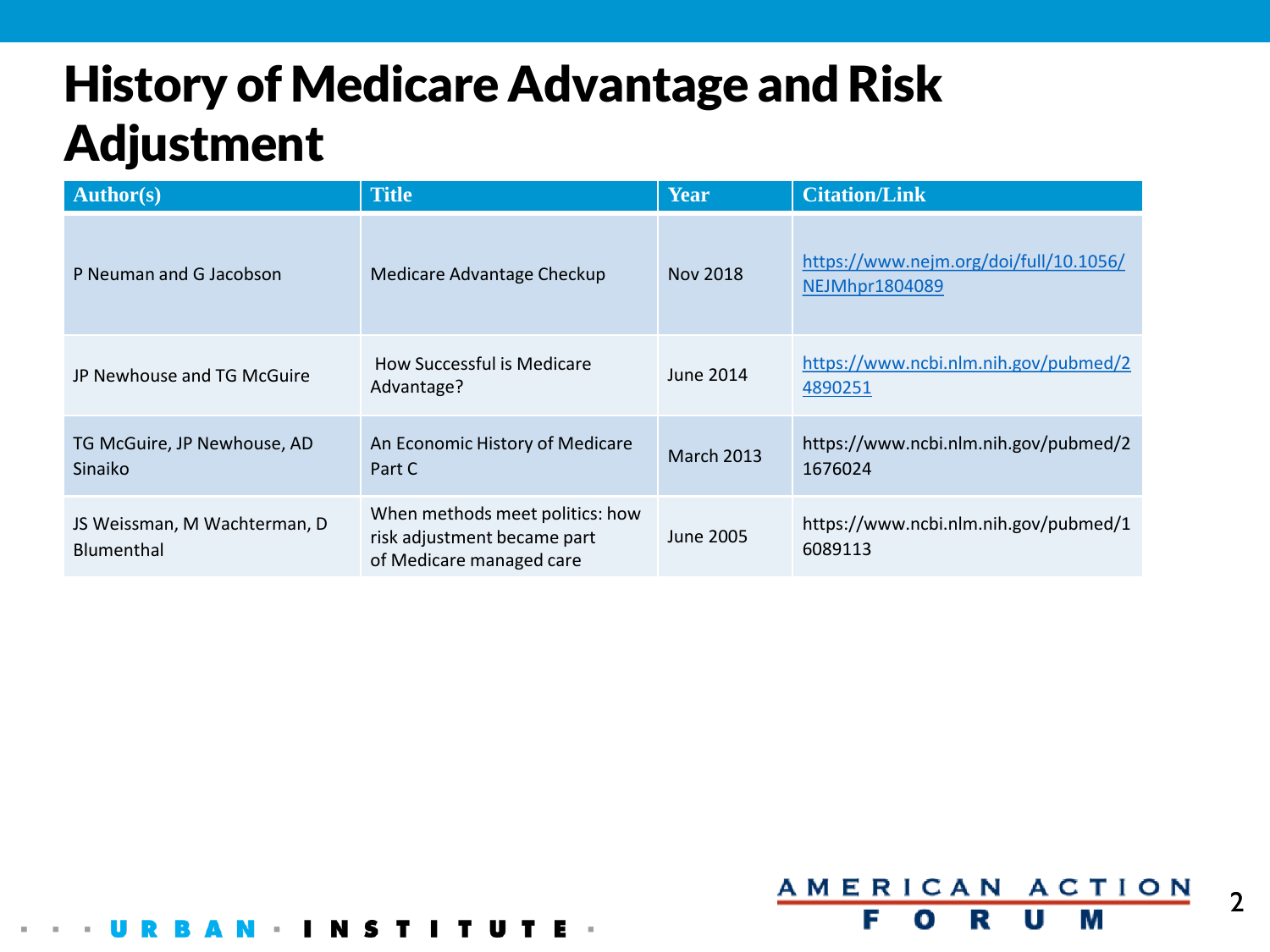# Risk Selection and Coding Intensity in Medicare Advantage

| <b>Author(s)</b>                                     | <b>Title</b>                                                                                                                     | Year              | <b>Citation/Link</b>                                                         |
|------------------------------------------------------|----------------------------------------------------------------------------------------------------------------------------------|-------------------|------------------------------------------------------------------------------|
| M Geruso and TJ Layton                               | Upcoding: Evidence from Medicare on Squishy<br><b>Risk Adjustment</b>                                                            | April 2018        | http://www.nber.org/papers/w21222.pdf                                        |
| EM Goldberg, AN Trivedi, V<br>Mor, HY Jung, M Rahman | <b>Favorable Risk Selection in Medicare</b><br>Advantage: Trends in Mortality and Plan Exits<br>among Nursing Home Beneficiaries | August 2016       | https://www.ncbi.nlm.nih.gov/pmc/articl<br>es/PMC5303571/                    |
| <b>MedPAC</b>                                        | Report to the Congress on Medicare Payment<br>Policy: Status Report on the Medicare<br>Advantage Program                         | <b>March 2017</b> | http://www.medpac.gov/docs/default-<br>source/reports/mar17 entirereport.pdf |
| A Finkelstein, M Gentzkow, P<br>Hull, and H Williams | Adjusting Risk Adjustment - Accounting for<br>Variation in Diagnostic Intensity                                                  | Feb 2017          | https://www.nejm.org/doi/full/10.1056/<br>NEJMp1613238                       |
| J Chen, RP Ellis, KH Toro, AS<br>Ash                 | Mispricing in the Medicare Advantage Risk<br>Adjustment Model                                                                    | May 2015          | http://journals.sagepub.com/doi/pdf/10.1<br>177/0046958015583089             |
| R Kronick and WP Welsh                               | Measuring Coding Intensity in the Medicare<br>Advantage Program                                                                  | <b>July 2014</b>  | https://www.cms.gov/mmrr/Downloads/<br>MMRR2014 004 02 a06.pdf               |
| JM McWilliams, J Hsu, JP<br>Newhouse                 | New Risk-Adjustment System Was Associated<br>with Reduced Favorable Selection in MA                                              | December<br>2012  | https://www.healthaffairs.org/doi/pdf/10<br>.1377/hlthaff.2011.1344          |
| J Brown, M Duggan, I<br>Kuziemko, W Woolston         | How does risk selection respond to risk<br>adjustment? Evidence from the Medicare<br>Advantage program                           | April 2011        | http://www.nber.org/papers/w16977.pdf                                        |

### AMER **ACTION**  $ICAN$ М F U О

3

T U T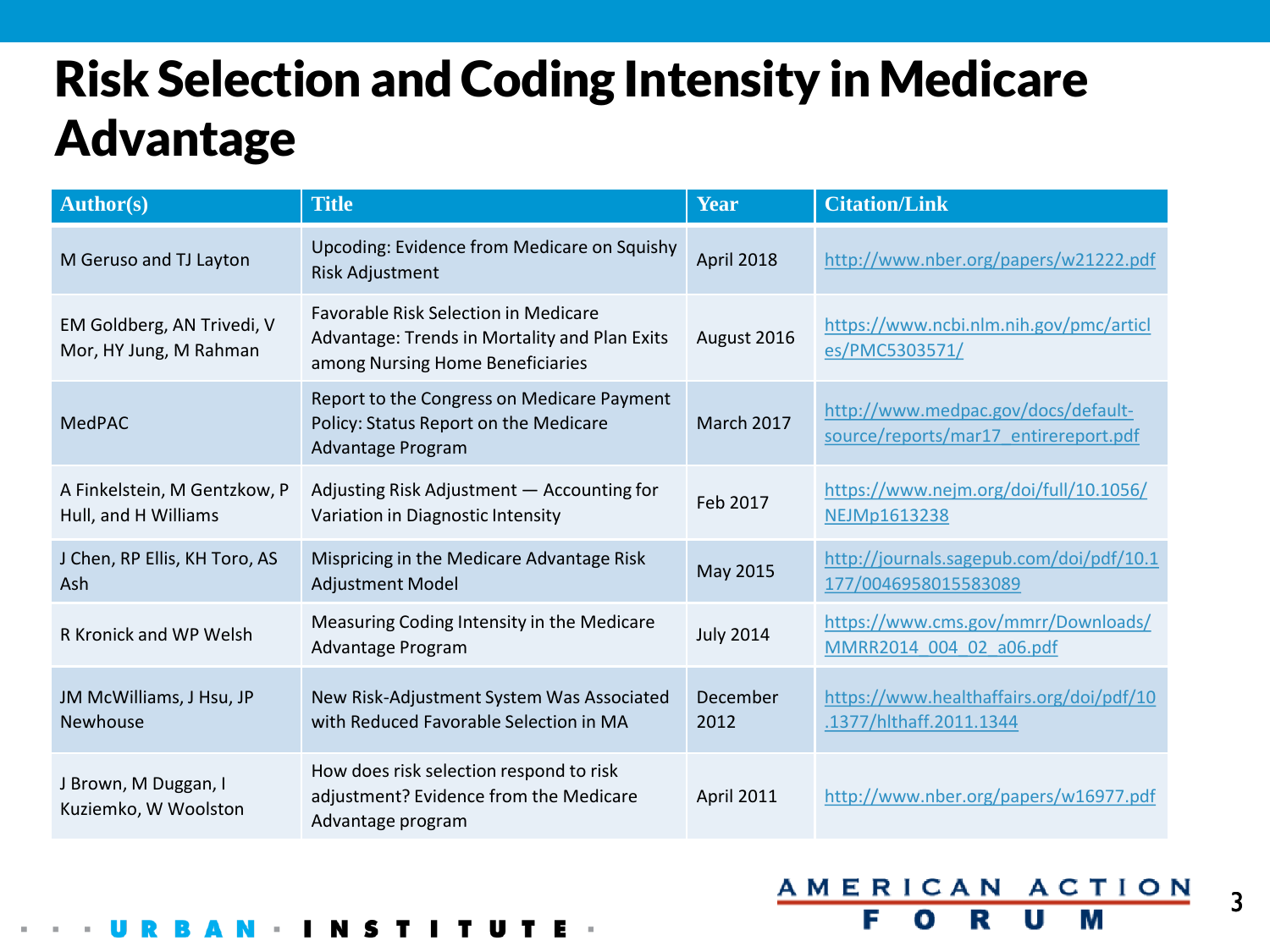## Technical Aspects of Risk Adjustment and Alternative Approaches

| <b>Author(s)</b>                                                                                  | <b>Title</b>                                                                                                                              | <b>Year</b>      | <b>Citation/Link</b>                                                                                   |
|---------------------------------------------------------------------------------------------------|-------------------------------------------------------------------------------------------------------------------------------------------|------------------|--------------------------------------------------------------------------------------------------------|
| <b>Centers for Medicare &amp;</b><br><b>Medicaid Services</b>                                     | Report to Congress. Risk Adjustment in<br>Medicare Advantage.                                                                             | December<br>2018 | https://www.cms.gov/Medicare/Health-<br>Plans/MedicareAdvtgSpecRateStats/Downl<br>oads/RTC-Dec2018.pdf |
| TG McGuire, S Schillo, RC van<br>Kleef                                                            | Reinsurance, Repayments, and Risk<br>Adjustment in Individual Health Insurance:<br>Germany, the Netherlands, and the U.S.<br>Marketplaces | December<br>2018 | https://www.nber.org/papers/w25374                                                                     |
| M Geruso and TG McGuire                                                                           | Tradeoffs in the Design of Health Plan<br>Payment Systems: Fit, Power, and Balance                                                        | May 2016         | https://www.ncbi.nlm.nih.gov/pubmed/26<br>922122                                                       |
| GC Pope J Kautter, RP Ellis,<br>AS Ash, JZ Ayanian, LI<br>Lezzoni, MJ Ingber, JM Levy,<br>J Robst | Risk adjustment of Medicare capitation<br>payments using the CMS-HCC model.                                                               | Summer<br>2004   | https://www.ncbi.nlm.nih.gov/pubmed/15<br>493448                                                       |

4

AMERICAN ACTION

R

F

o

М

U